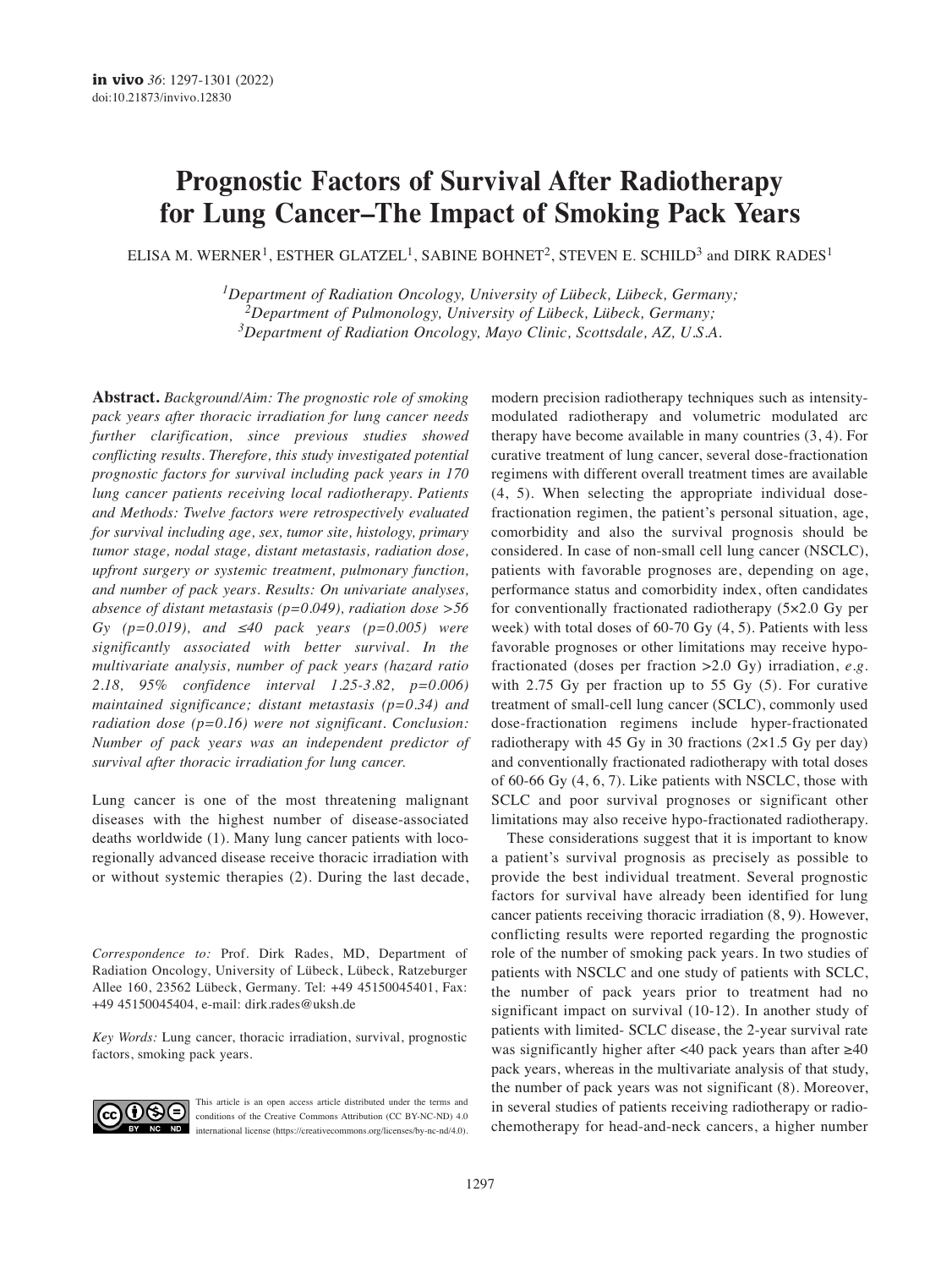| Factor<br>Subgroup        |                       | Frequency, n (%) |  |
|---------------------------|-----------------------|------------------|--|
| Age                       | $\leq$ 67 Years       | 86 (50.6)        |  |
|                           | $>67$ Years           | 84 (49.4)        |  |
| Sex                       | Female                | 62(36.5)         |  |
|                           | Male                  | 108(63.5)        |  |
| Main tumor site           | Upper lobe            | 64 (37.6)        |  |
|                           | Lower/middle lobe     | 41 $(24.1)$      |  |
|                           | Central/main bronchus | 60(35.3)         |  |
|                           | Not specified         | 5(2.9)           |  |
| Histology                 | <b>NSCLC</b>          | 128 (75.3)       |  |
|                           | <b>SCLC</b>           | 41(24.1)         |  |
|                           | Not specified         | 1(0.5)           |  |
| Primary tumor stage       | $T1-2$                | 51(30.0)         |  |
|                           | $T3-4$                | 115 (67.6)       |  |
|                           | Not specified         | 4(2.4)           |  |
| Nodal stage               | $N0-1$                | 33 (19.4)        |  |
|                           | $N2-3$                | 120 (70.6)       |  |
|                           | Not specified         | 17(10.0)         |  |
| Distant metastasis        | N <sub>0</sub>        | 103(60.6)        |  |
|                           | Yes                   | 67(39.4)         |  |
| Total dose of RT          | $≤ 56$ Gy             | 94 (55.3)        |  |
|                           | $>56$ Gy              | 76 (44.7)        |  |
| Upfront surgery           | N <sub>0</sub>        | 153 (90.0)       |  |
|                           | Yes                   | 17(10.0)         |  |
| Pre-RT systemic treatment | N <sub>0</sub>        | 64 (37.6)        |  |
|                           | Yes                   | 106 (62.4)       |  |
| FEV1                      | ≤1.691                | 64 (37.6)        |  |
|                           | >1.691                | 62(36.5)         |  |
|                           | Not available         | 44 (25.9)        |  |
| Pack years                | $\leq 40$             | 103(60.6)        |  |
|                           | >40                   | 40(23.5)         |  |
|                           | Unknown               | 27(15.9)         |  |

Table I*. Distribution of the investigated potential prognostic factors.*

| NSCLC: Non-small cell lung cancer; SCLC: small-cell lung cancer; RT: |  |
|----------------------------------------------------------------------|--|
| radiotherapy; FEV1: forced expiratory volume in 1 second.            |  |

of smoking pack years was negatively associated with survival (13-17). When looking at the available data, it becomes obvious that additional studies are required in order to properly define the prognostic role of the number of smoking pack years in the survival of patients receiving thoracic irradiation for lung cancer. Therefore, this study investigated the number of pack years plus several potential prognostic factors in such a patient cohort.

#### **Patients and Methods**

Twelve potential prognostic factors (Table I) were retrospectively investigated for survival in a cohort of 170 patients who received thoracic irradiation for lung cancer at our institution between 2016 and 2019. These factors included age at the start of irradiation  $(\leq 67)$ *vs.* >67 years, median=67 years), sex (female *vs.* male), main tumor site (upper lobe *vs.* lower or middle lobe *vs.* central location or main bronchus), histology of lung cancer (NSCLC *vs.* SCLC), primary tumor stage (T1-2 *vs.* T3-4), nodal stage (N0-1 *vs.* N2-3), presence of distant metastasis (no *vs.* yes), total radiation dose (≤56



Figure 1. *Kaplan-Meier curves for survival of patients with ≤40 smoking pack years and those patients with >40 pack years. The p-value was calculated using the log-rank test.*

*vs*. 56 Gy, median=56 Gy) upfront surgery (no *vs.* yes), systemic treatment prior to thoracic irradiation (no *vs.* yes), pulmonary function represented by the forced expiratory volume in 1 second (FEV1 ≤1.69 *vs.* >1.69 l, median=1.69 l), and number of pack years (≤40 *vs*. >40). The number of pack years was calculated according to the generally available definition of the National Cancer Institute, namely by multiplying the average number of packs of cigarettes smoked per day by the number of years the patient has smoked.

Statistical analyses were performed with the Kaplan-Meier method and the log-rank test. *p*-Values <0.05 were considered indicating significance and *p*-values <0.10 indicating a trend. Those factors that were found to be significant on univariate analysis were subsequently analyzed for independence in a multivariate analysis performed with the Cox proportional hazard model. Again, *p*-values <0.05 and <0.10 were considered indicating significance and a trend, respectively. The study has obtained approval from the responsible ethics committee (University of Lubeck, 22-049).

#### **Results**

On univariate analyses (Table II), better survival was significantly associated with absence of distant metastasis (*p*=0.049), radiation dose >56 Gy (*p*=0.019), and ≤40 pack years (*p*=0.005, Figure 1). A trend was observed for nodal stage N0-1 (*p*=0.09). In the multivariate analysis, number of pack years [hazard ratio (HR)=2.18, 95% confidence interval  $(CI)=1.25-3.82$ ,  $p=0.006$ ] was significant and, therefore, identified as independent predictor of survival. Distant metastasis (HR=1.31, 95%CI=0.75-2.30, *p*=0.34) and radiation dose (HR=1.49, 95%CI=0.85-2.63, *p*=0.16) did not achieve significance.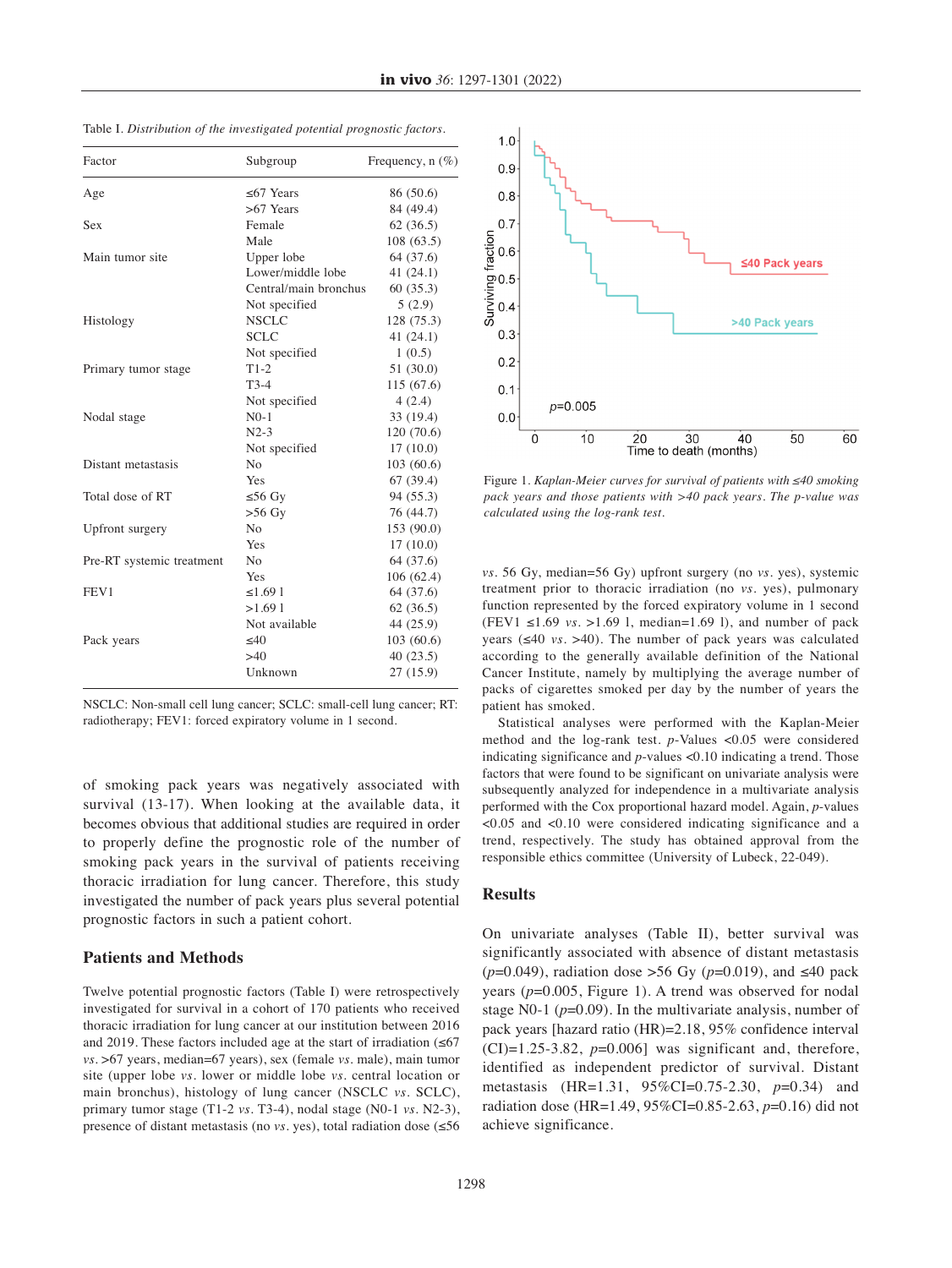| Factor                    | Subgroup              | Survival rate $(\% )$ | $p$ -Value |            |       |
|---------------------------|-----------------------|-----------------------|------------|------------|-------|
|                           |                       | At 1 year             | At 2 years | At 3 years |       |
| Age                       | $\leq 67$ Years       | 71.8                  | 58.6       | 50.0       | 0.25  |
|                           | $>67$ Years           | 61.4                  | 53.8       | 44.3       |       |
| Sex                       | Female                | 63.1                  | 50.1       | 42.1       | 0.38  |
|                           | Male                  | 68.9                  | 60.6       | 51.5       |       |
| Main tumor site           | Upper lobe            | 71.9                  | 58.0       | 47.3       | 0.83  |
|                           | Lower/middle lobe     | 65.1                  | 55.2       | 42.6       |       |
|                           | Central/main bronchus | 61.9                  | 53.1       | 53.1       |       |
| Histology                 | <b>NSCLC</b>          | 70.0                  | 60.5       | 49.6       | 0.22  |
|                           | <b>SCLC</b>           | 54.9                  | 36.1       | 36.1       |       |
| Primary tumor stage       | $T1-2$                | 74.9                  | 63.8       | 54.6       | 0.16  |
|                           | $T3-4$                | 62.7                  | 51.9       | 43.3       |       |
| Nodal stage               | $N0-1$                | 79.5                  | 74.2       | 65.9       | 0.09  |
|                           | $N2-3$                | 62.7                  | 49.5       | 40.2       |       |
| Distant metastasis        | N <sub>o</sub>        | 73.3                  | 62.1       | 50.1       | 0.049 |
|                           | Yes                   | 56.1                  | 45.7       | 45.7       |       |
| Total dose of RT          | $≤ 56 Gy$             | 60.7                  | 44.5       | 41.1       | 0.019 |
|                           | $>56$ Gy              | 73.8                  | 69.4       | 55.7       |       |
| Upfront surgery           | N <sub>o</sub>        | 65.8                  | 54.9       | 44.5       | 0.34  |
|                           | Yes                   | 75.5                  | 67.1       | 67.1       |       |
| Pre-RT systemic treatment | N <sub>o</sub>        | 69.4                  | 58.2       | 46.5       | 0.71  |
|                           | Yes                   | 64.9                  | 53.8       | 47.3       |       |
| FEV1                      | ≤1.691                | 67.2                  | 58.0       | 40.6       | 0.65  |
|                           | >1.691                | 70.0                  | 51.3       | 42.0       |       |
| Pack years                | $\leq 40$             | 74.8                  | 66.8       | 55.6       | 0.005 |
|                           | >40                   | 48.1                  | 37.5       | 30.0       |       |

| Table II. Survival rates of the analyzed potential prognostic factors at 1, 2, and 3 years following radiotherapy. |  |  |  |
|--------------------------------------------------------------------------------------------------------------------|--|--|--|
|--------------------------------------------------------------------------------------------------------------------|--|--|--|

NSCLC: Non-small cell lung cancer; SCLC: small-cell lung cancer; RT: radiotherapy; FEV1: forced expiratory volume in 1 second; significant *p*values are shown in bold.

#### **Discussion**

The outcomes after thoracic irradiation for lung cancer can be improved with precision radiotherapy and novel systemic agents (4, 18-23). Another modern approach to improve the outcomes after loco-regional radiotherapy for lung cancer is the use of personalized treatment programs. These programs consider particularly a patient's individual situation including the survival prognosis. Therefore, it is very important to have an idea, as precisely as possible, of a patient's remaining lifespan. This can be considerably facilitated with the knowledge of prognostic factors independently associated with survival. Several predictors have already been identified for lung cancer patients receiving thoracic irradiation alone or in combination with chemotherapy or immunotherapy (8, 9). In 2016, female sex (*p*=0.003), a Karnofsky performance score of 80-100 (*p*<0.001) and pre-radiotherapy hemoglobin levels of  $\geq$ 12 g/dl (*p*=0.04) were identified as independent predictors of survival in a retrospective cohort of 71 patients receiving definitive radio-chemotherapy for limited-disease SCLC (8). Moreover, in a systematic review and metaanalysis, primary tumor size, nodal size, and pleural effusion had a prognostic impact on survival of patients treated with radio-chemotherapy for stage III NSCLC (9).

However, conflicting results exist regarding the prognostic role of the number of pre-radiotherapy smoking pack years. In two retrospective studies from 2008 and 2012, respectively, the number of pack years (≤50 *vs.* >50) was not significantly associated with survival in patients with NSCLC (10, 11). In one study (10), the 2-year survival rates were 35% and 27%, respectively (*p*=0.46), and in the other study (11), the rates were  $50\%$  and  $50\%$ , respectively ( $p=0.78$ ). Moreover, in a retrospective study of 284 patients with limited-stage SCLC, the number of smoking pack years (0 *vs.* ≤40 *vs.* 41-60 *vs.* ≥61) had no significant impact on survival, either (12). In another retrospective study of patients with limited-disease SCLC, the 2-year survival rate was significantly higher after <40 pack years when compared to that after ≥40 pack years (48% *vs.* 36%,  $p=0.04$ ) on univariate analysis (8). However, in the multivariate analysis of that study, the number of pack years was not significant (risk ratio=1.33, 95%CI=0.71-2.52, *p*=0.37).

Since the prognostic role of the number of smoking pack years for survival in lung cancer patients receiving thoracic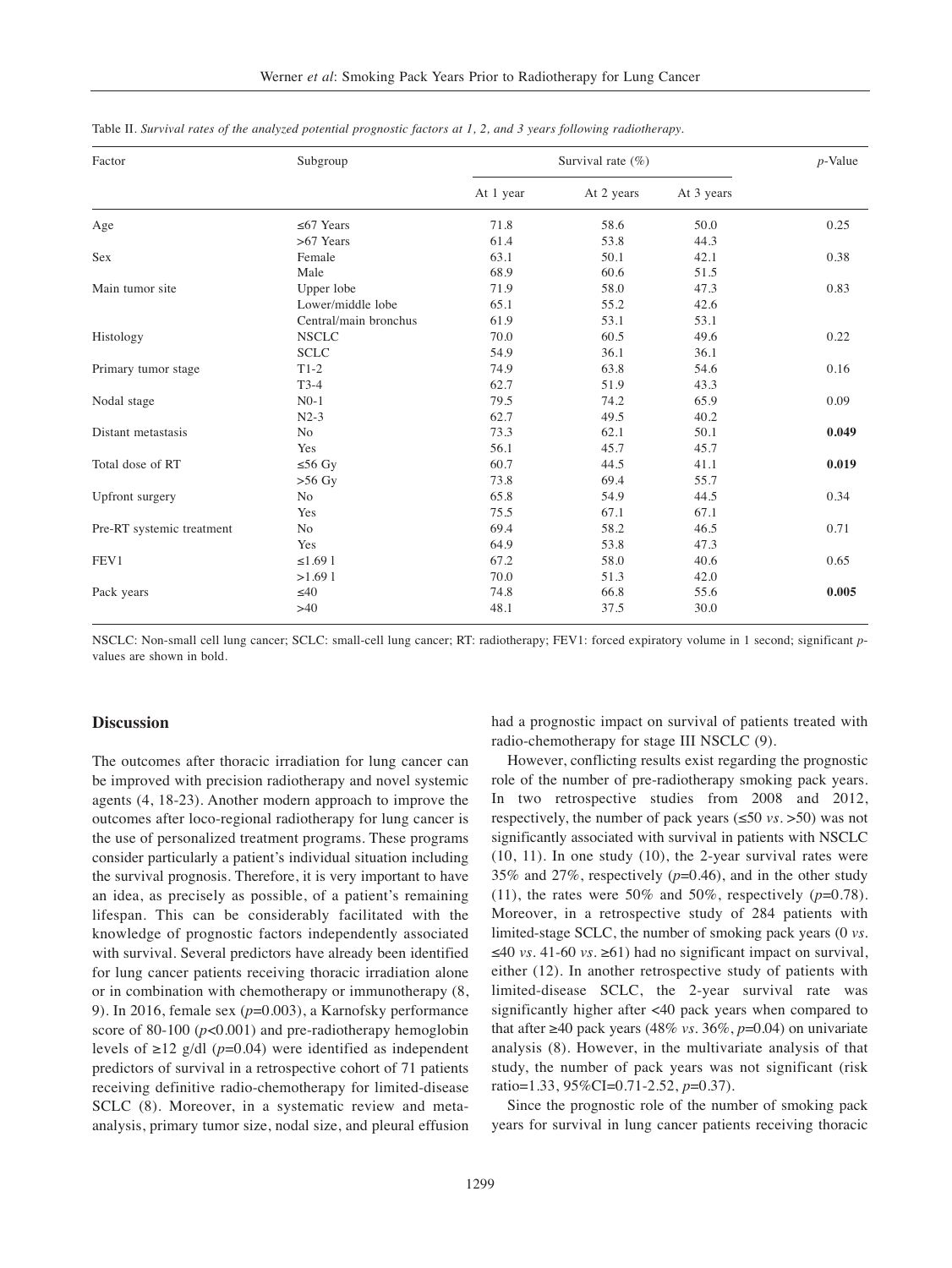irradiation with or without systemic treatment is still controversial, additional studies are warranted. The present study was performed to contribute to further clarification of this issue. According to its results, a lower number of pack years (≤40 *vs.* >40) was significantly associated survival in both the univariate and the multivariate analysis. Thus, the number of smoking pack years can be considered an independent predictor of survival in lung cancer patients receiving loco-regional radiotherapy. This prognostic factor should be considered when designing personalized treatment programs including the optimal radiotherapy approach. Patients with NSCLC and favorable survival prognoses should preferably receive conventionally fractionated radiotherapy with total doses of 60-70 Gy (4, 5, 24). Those patients with less favorable prognoses may be considered for hypo-fractionated irradiation (5). For patients with SCLC and favorable survival prognoses, hyper-fractionated radiotherapy (45 Gy, 2×1.5 Gy per day) and conventionally fractionated radiotherapy with 60-66 Gy are generally used, whereas for patients with SCLC and poor survival prognoses also hypofractionated radiotherapy programs may be an alternative option (4, 6, 7). When considering these recommendations, the retrospective nature of the present study including the risk of hidden selection biases should be noted.

In summary, the number of pre-radiotherapy smoking pack years was shown to be an independent predictor of survival after thoracic irradiation for lung cancer. This prognostic factor should be considered when designing personalized (radiation) treatment programs for these patients.

## **Conflicts of Interest**

On behalf of all Authors, the corresponding Author states that there are no conflicts of interest related to this study.

## **Authors' Contributions**

E.M.W., E.G., S.B. and D.R. participated in the study design. E.G. provided the data that were analyzed by D.R. and S.E.S., and interpreted by all Authors. The manuscript drafted by E.M.W., S.E.S. and D.R. was reviewed and approved by all Authors.

#### **Acknowledgements**

As part of the project NorDigHealth, this study was funded by the European Regional Development Fund through the Interreg Deutschland-Danmark program.

## **References**

- 1 Siegel RL, Miller KD, Fuchs HE and Jemal A: Cancer statistics, 2022. CA Cancer J Clin *72(1)*: 7-33, 2022. PMID: 35020204. DOI: 10.3322/caac.21708
- 2 Leitlinienprogramm Onkologie (Deutsche Krebsgesellschaft, Deutsche Krebshilfe, AWMF): Prävention, Diagnostik, Therapie

und Nachsorge des Lungenkarzinoms, Lang- version 1.0, 2018, AWMF-Registernummer: 020/007OL. Available at: http://leitlinienprogramm-onkologie.de/Lungenkarzinom.98.0.html [Last assessed on February 10, 2022]

- 3 Fujiwara M, Doi H, Igeta M, Suzuki H, Kitajima K, Tanooka M, Ishida T, Wakayama T, Yokoi T, Kuribayashi K, Kijima T, Hashimoto M, Kondo N, Matsumoto S, Hasegawa S, Kamikonya N and Yamakado K: Radiation pneumonitis after volumetric modulated arc therapy for non-small cell lung cancer. Anticancer Res *41(11)*: 5793-5802, 2021. PMID: 34732453. DOI: 10.21873/anticanres.15396
- 4 Vinod SK and Hau E: Radiotherapy treatment for lung cancer: Current status and future directions. Respirology *25 Suppl 2*: 61- 71, 2020. PMID: 32516852. DOI: 10.1111/resp.13870
- 5 Brada M, Forbes H, Ashley S and Fenwick J: Improving outcomes in NSCLC: Optimum dose fractionation in radical radiotherapy matters. J Thorac Oncol, 2022. PMID: 35092841. DOI: 10.1016/j.jtho.2022.01.006
- 6 Turrisi AT 3rd, Kim K, Blum R, Sause WT, Livingston RB, Komaki R, Wagner H, Aisner S and Johnson DH: Twice-daily compared with once-daily thoracic radiotherapy in limited smallcell lung cancer treated concurrently with cisplatin and etoposide. N Engl J Med *340(4)*: 265-271, 1999. PMID: 9920950. DOI: 10.1056/NEJM199901283400403
- 7 Faivre-Finn C, Snee M, Ashcroft L, Appel W, Barlesi F, Bhatnagar A, Bezjak A, Cardenal F, Fournel P, Harden S, Le Pechoux C, McMenemin R, Mohammed N, O'Brien M, Pantarotto J, Surmont V, Van Meerbeeck JP, Woll PJ, Lorigan P, Blackhall F and CONVERT Study Team: Concurrent once-daily *versus* twice-daily chemoradiotherapy in patients with limitedstage small-cell lung cancer (CONVERT): an open-label, phase 3, randomised, superiority trial. Lancet Oncol *18(8)*: 1116-1125, 2017. PMID: 28642008. DOI: 10.1016/S1470-2045(17)30318-2
- 8 Rades D, Kaesmann L, Janssen S and Schild SE: A new score for estimating survival after definitive radiochemotherapy of limited disease small cell lung cancers. Lung *194(4)*: 625-629, 2016. PMID: 27140191. DOI: 10.1007/s00408-016-9886-z
- 9 van Laar M, van Amsterdam WAC, van Lindert ASR, de Jong PA and Verhoeff JJC: Prognostic factors for overall survival of stage III non-small cell lung cancer patients on computed tomography: A systematic review and meta-analysis. Radiother Oncol *151*: 152-175, 2020. PMID: 32710990. DOI: 10.1016/ j.radonc.2020.07.030
- 10 Rades D, Setter C, Dahl O, Schild SE and Noack F: Fibroblast growth factor 2—a predictor of outcome for patients irradiated for stage II-III non-small-cell lung cancer. Int J Radiat Oncol Biol Phys *82(1)*: 442-447, 2012. PMID: 20950963. DOI: 10.1016/j.ijrobp.2010.08.048
- 11 Rades D, Setter C, Schild SE and Dunst J: Effect of smoking during radiotherapy, respiratory insufficiency, and hemoglobin levels on outcome in patients irradiated for non-small-cell lung cancer. Int J Radiat Oncol Biol Phys *71(4)*: 1134-1142, 2008. PMID: 18258387. DOI: 10.1016/j.ijrobp.2007.11.006
- 12 Chen J, Jiang R, Garces YI, Jatoi A, Stoddard SM, Sun Z, Marks RS, Liu Y and Yang P: Prognostic factors for limited-stage small cell lung cancer: a study of 284 patients. Lung Cancer *67(2)*: 221-226, 2010. PMID: 19497635. DOI: 10.1016/j.lungcan. 2009.04.006
- 13 Oliva M, Huang SH, Xu W, Su J, Hansen AR, Bratman SV, Ringash J, Jang R, Cho J, Bayley A, Hope AJ, Chen E, Giuliani